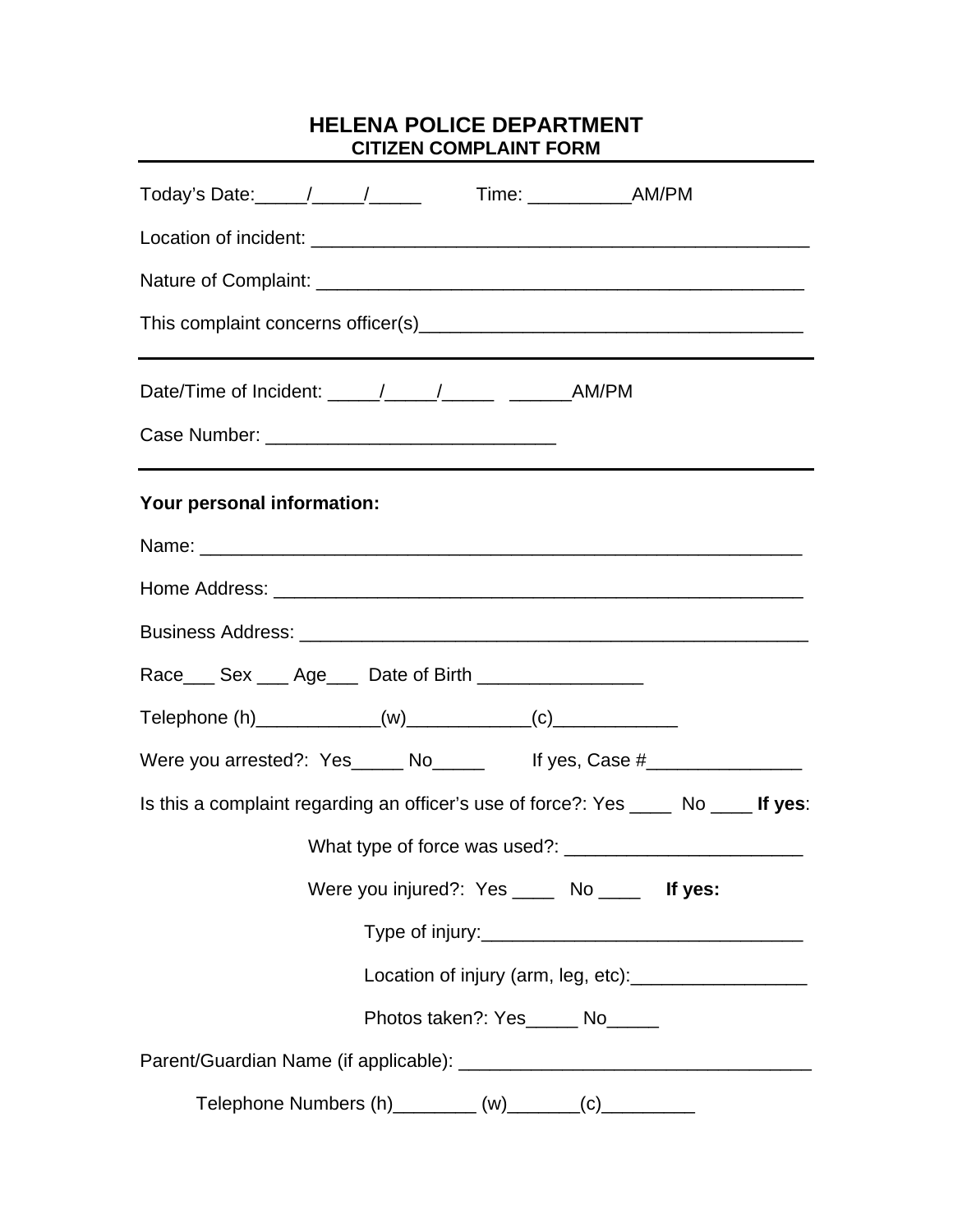Witnesses to your complaint:

|  | Telephone Numbers (h)____________ (w)_____________(c)______________    |  |
|--|------------------------------------------------------------------------|--|
|  |                                                                        |  |
|  |                                                                        |  |
|  |                                                                        |  |
|  | Telephone Numbers (h)______________ (w)_______________(c)_____________ |  |
|  |                                                                        |  |
|  |                                                                        |  |
|  |                                                                        |  |
|  | Telephone Numbers (h)______________ (w)______________(c)_____________  |  |